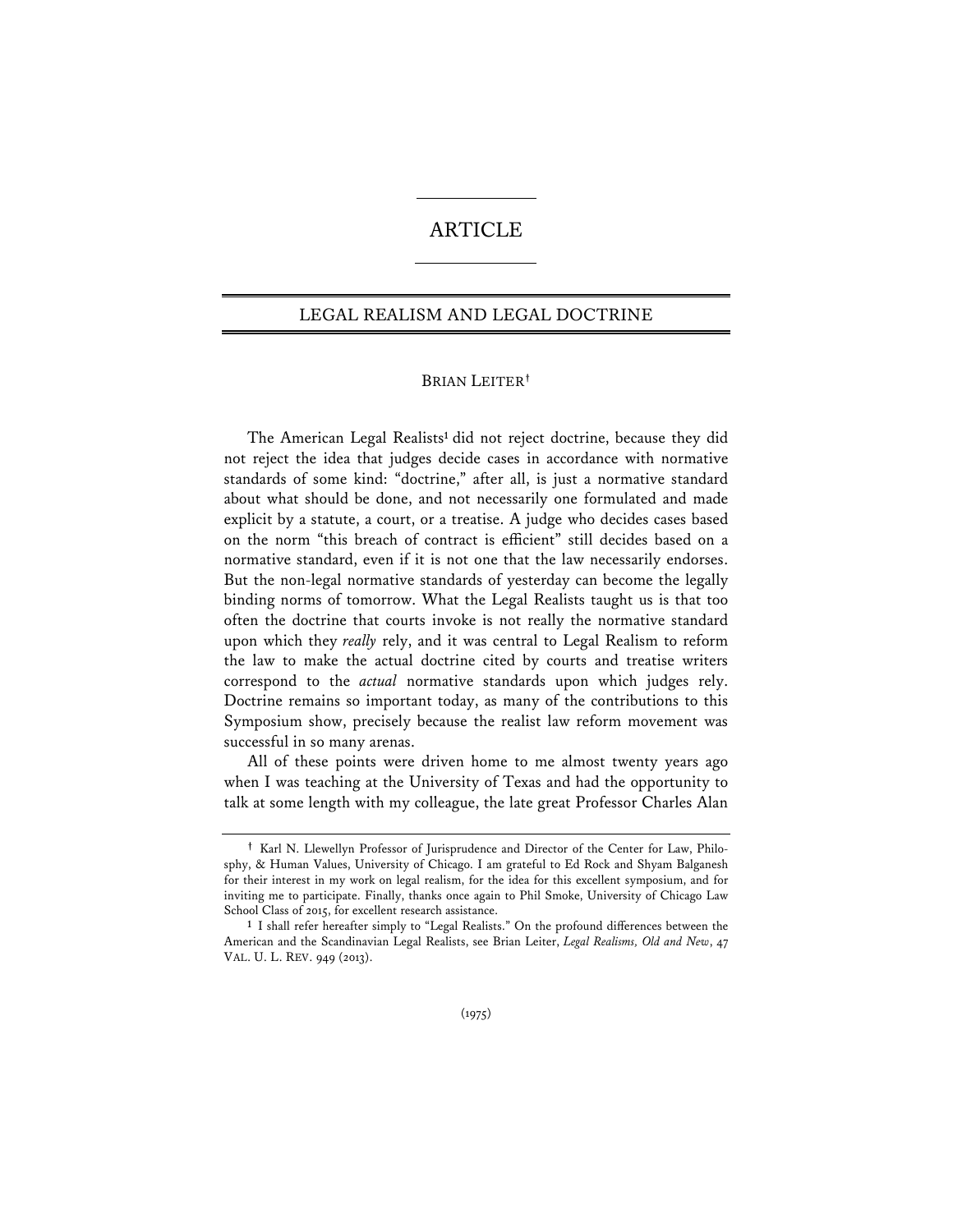Wright, then the President of the American Law Institute (ALI) and the senior author of perhaps the most important and influential treatise in American law of the past half-century, *Federal Practice and Procedure*.**<sup>2</sup>** Wright seemed a quintessential "doctrinalist," perhaps the greatest and most influential of his generation, and yet he was also an unabashed Legal Realist. Understanding that apparently puzzling combination of attributes is essential to understanding the real essence of American Legal Realism.

Wright's self-description as a Legal Realist must, of course, seem strange to anyone who recalls how the Legal Realists of the 1920s greeted the newly created American Law Institute and its proposed Restatements of the Law. The great torts scholar and reformer Leon Green declared in 1928 that "[t]he undertaking to restate the rules and principles developed by the English and American courts finds in the field of torts a most hopeless task."**<sup>3</sup>** Charles Clark, for whom Wright later clerked on the U.S. Court of Appeals for the Second Circuit, denounced the *Restatement of the Law of Contracts* as having "the rigidity of a code . . . without the opportunity for reform and advance which a code affords."**<sup>4</sup>** And no student of Legal Realism or the American Law Institute can forget Yale psychologist Edward Robinson's impassioned denunciation in the pages of the *Yale Law Journal* in 1934:

And so the American Law Institute has thought that it can help simpleminded lawyers by giving an artificial and arbitrary picture of the principles in terms of which human disputes are supposed to be settled. . . .

. . . . [But s]uch bodies of logically consistent doctrines as those formulated by the experts of the American Law Institute are obviously not to be considered as efforts to understand the legal institution as it is. When one considers these "restatements" of the common law and how they are being formulated, one remembers how the expert theologians got together in the Council of Nicaea and decided by a vote the nature of the Trinity. There is a difference between the two occasions. The church fathers had far more power than does the Law Institute to enforce belief in their conclusion.**<sup>5</sup>**

**<sup>2</sup>** CHARLES ALAN WRIGHT ET AL., FEDERAL PRACTICE AND PROCEDURE (4th ed. 2008).

**<sup>3</sup>** Leon Green, *The Duty Problem in Negligence Cases*, 28 COLUM. L. REV. 1014, 1014 (1928). **4** Charles E. Clark, *The Restatement of the Law of Contracts*, 42 YALE L.J. 643, 650 (1933).

**<sup>5</sup>** Edward S. Robinson, *Law—An Unscientific Science*, 44 YALE L.J. 235, 260-61 (1934).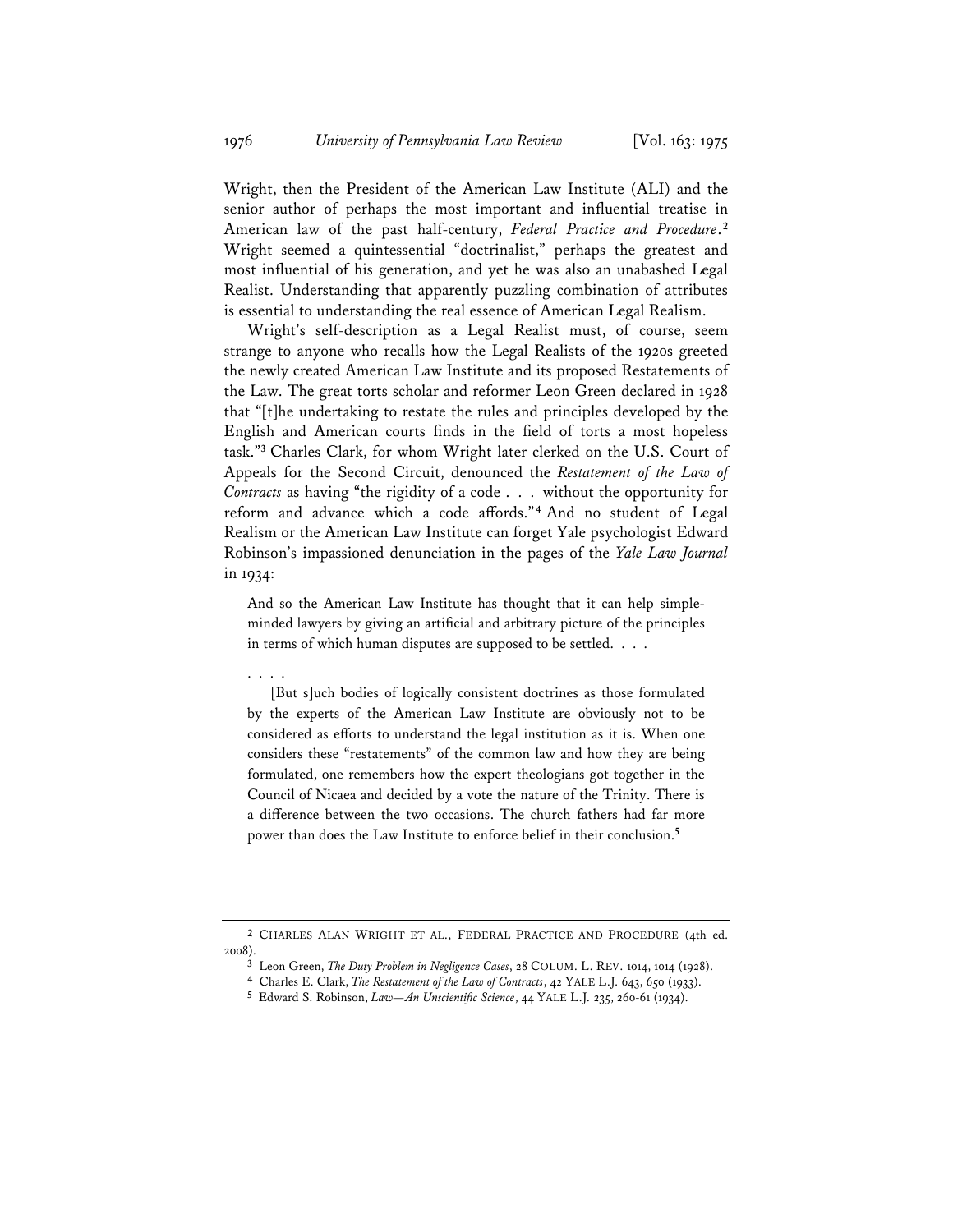2015] *Legal Realism* 1977

Notwithstanding the vituperative rhetoric of many early Legal Realists,**<sup>6</sup>** it is not inexplicable why Wright, the first law professor to lead the ALI, a professed Realist and a protégé of Judge Clark, would assume its mantle.

The beginnings of an answer can be found in one of the seminal documents of Legal Realism, Herman Oliphant's 1927 address as President of the Association of American Law Schools, tellingly titled "A Return to Stare Decisis."**<sup>7</sup>** The title is notable precisely because a "return" to the binding force of precedents would be a return to a regime in which the holdings of earlier courts—their articulations of doctrine—actually did bind the decisions of later courts on relevantly similar facts, which was precisely Oliphant's aspiration. Oliphant was worried that the legal doctrines promulgated by courts and scholars had become too general and abstract, ignoring the particular factual contexts (or "situation-types," as Realists called them) in which the original disputes arose.**<sup>8</sup>** The result was that these doctrines no longer had any value for judges in later cases, who simply "respond to the stimulus of the facts in the concrete cases before them rather than to the stimulus of over-general and outworn abstractions in [prior] opinions and treatises."**<sup>9</sup>** Oliphant argued that a meaningful doctrine of stare decisis could be restored by making legal doctrines more factspecific and tailoring them to the particular factual scenarios which brought forth judicial hunches about fairness and justice. So, for example, instead of pretending that there is a single, general rule about the enforceability of contractual promises not to compete, Oliphant suggested that we attend to how the courts are really deciding cases about the validity of such promises: for instance, enforcing those promises when made by the seller of a business to the buyer, but not enforcing them when made by an employee to his employer.**<sup>10</sup>** In the former scenario, Oliphant claimed, the courts were simply doing the economically sensible thing (no one would buy a business, after all, if the seller could simply open up shop next door and compete); in the latter scenario, courts were taking account of the prevailing informal norms governing labor relations at the time, which disfavored such promises

**<sup>6</sup>** Not all were quite so negative; Walter Wheeler Cook, for example, welcomed "the movement inaugurated by the formation of the Institute [as] deserv[ing] the cordial support of the legal profession and of the country at large." Walter Wheeler Cook, *The American Law Institute*, THE NEW REPUBLIC, Mar. 21, 1923, at 89.

**<sup>7</sup>** Herman Oliphant, *A Return to Stare Decisis*, 14 A.B.A. J. 71 (1928).

**<sup>8</sup>** *See* Brian Leiter, *Legal Formalism and Legal Realism: What is the Issue?*, 16 LEGAL THEORY 112 (2010) (defining "situation-types" as recurring fact patterns such as when a seller of a business promises not to compete with the buyer, and then tries to break the promise).

**<sup>9</sup>** *Id.* at 75.

**<sup>10</sup>** *Id.* at 159.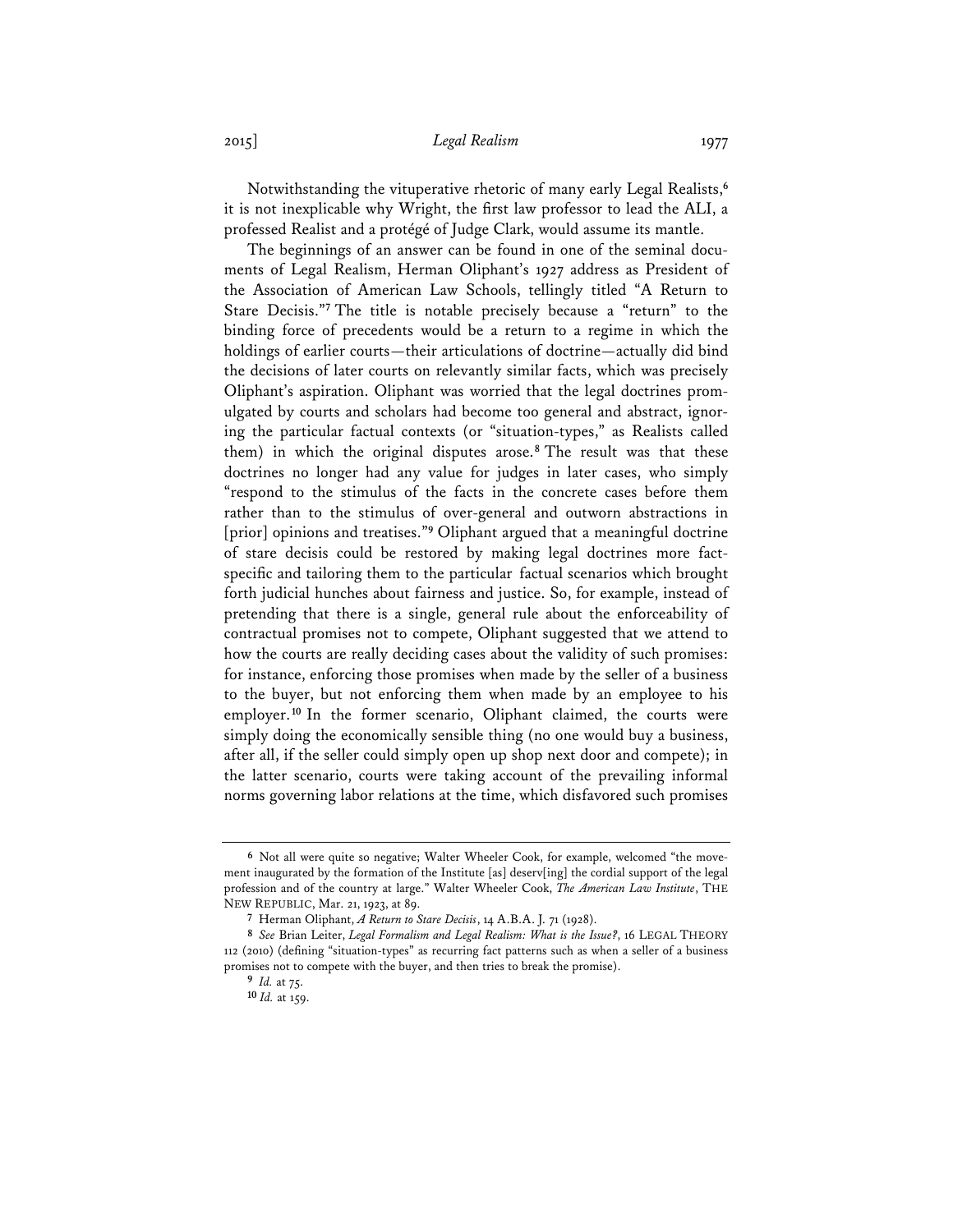as unjust in light of the unequal economic position of employer and employee.

Now we can see both what the critics of the ALI were worried about, and why Wright could, like Oliphant, consider himself a thorough-going Realist. The Realist critics of the ALI feared that the Restatements would simply codify "over-general and outworn abstractions" that courts might recite but which shed no light on what the courts were doing.**<sup>11</sup>** By contrast, Wright conceived of the Restatements in precisely the spirit in which Oliphant called for a return to stare decisis: namely, as a way of restating legal doctrines in ways that were more fact-specific, and thus more descriptive of the relevant grounds of decision. In this regard, it is surely worth noting that the *Restatement (Second) of Contracts* in fact incorporates something very close to Oliphant's distinction between different kinds of promises not to compete!**<sup>12</sup>**

At times, the Legal Realists got carried away with this approach. Consider Leon Green's remarkable 1931 textbook on torts,**<sup>13</sup>** which was organized *not* by the traditional *doctrinal* categories (for example, negligence, intentional torts, strict liability), but rather by the factual scenarios or situationtypes in which harms occur: "surgical operations," "keeping of animals," "traffic and transportation," and so forth. The premise of such an approach was that there was not a law of torts per se, but many laws of torts specific to different situations in which injuries occur. By characterizing the rules in ways specific to these recurring factual scenarios, the rules would better capture the fact-specific intuitions about fairness and justice that actually motivated the courts. Those who took over the Green casebook later relaxed this method of organization in favor of more traditional doctrinal section headings, indicating that it had probably gone too far in the direction of making governing doctrines fact-specific.**<sup>14</sup>** The Restatements have not gone to the extremes of Green's first edition of the torts casebook, but they have, in their way, maintained an allegiance to the realist heritage exemplified by Oliphant and Wright.

Over time, Realism has, to be sure, come to be associated with many other doctrines which are far removed from the Realism Oliphant, Green, and Wright envisioned—a Realism, it is worth emphasizing, that was the dominant strand among writers associated with that movement, from Karl

**<sup>11</sup>** *Id.* at 75.

**<sup>12</sup>** RESTATEMENT (SECOND) OF CONTRACTS § 188 (1981).

**<sup>13</sup>** LEON GREEN, THE JUDICIAL PROCESS IN TORT CASES (1st ed. 1931). **14** LEON GREEN ET AL., CASES ON THE LAW OF TORTS (2d ed. 1977).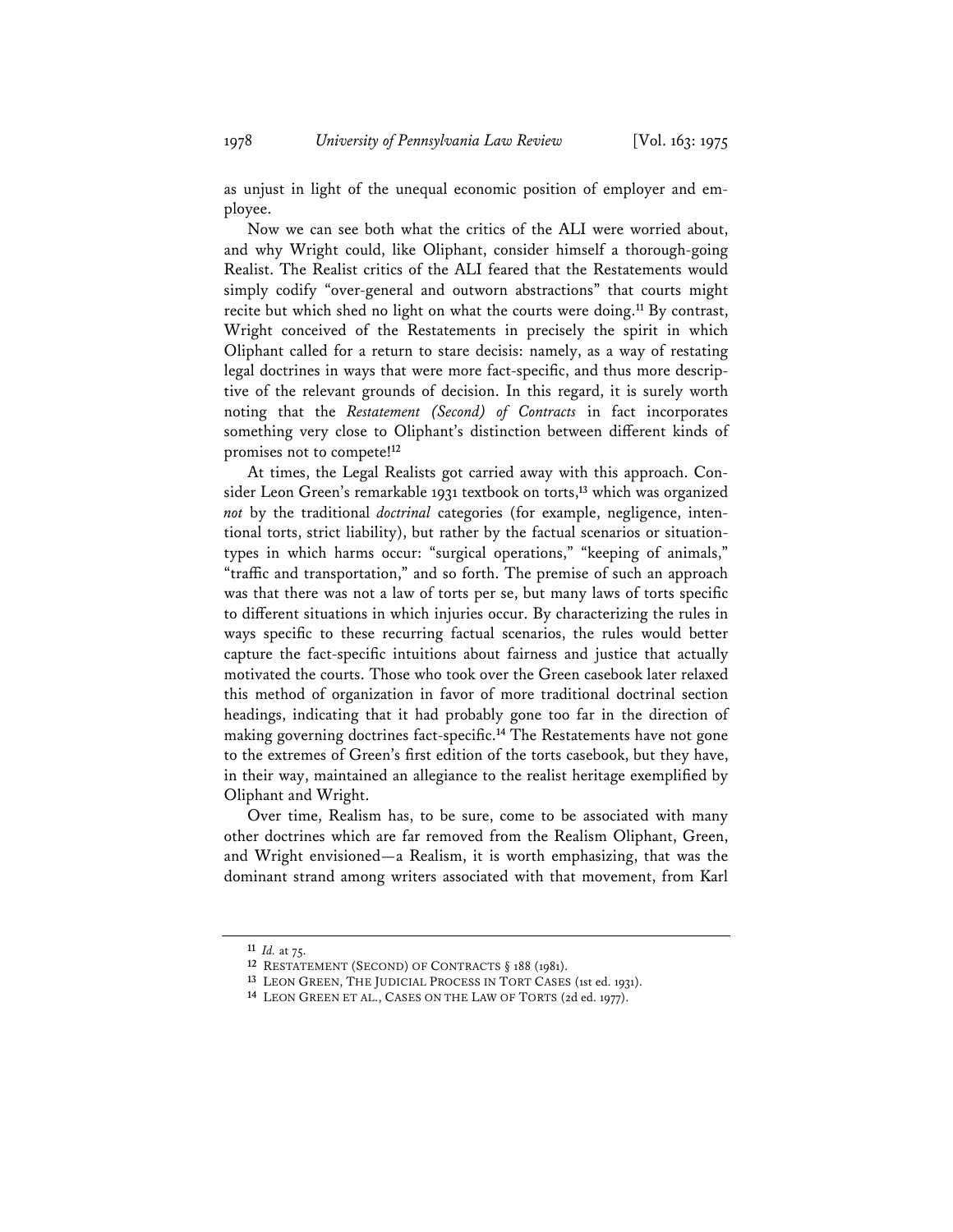Llewellyn to Underhill Moore.**<sup>15</sup>** Those who think of Realism as standing for what we might call the "gastrointestinal theory of judicial decision" what the judge ate for breakfast explains the decision—would, indeed, find it puzzling for a Realist to take doctrine seriously, let alone serve at the helm of the American Law Institute. But no Realist ever advocated the gastrointestinal theory, and only one, Jerome Frank, ever came close to elevating the all-too-human psychological idiosyncrasies of individual judges to the status of the pivotal factor in legal decisionmaking.**<sup>16</sup>** But Frank's view was properly rebutted by Felix Cohen's apt observation in the *Columbia Law Review* in 1935. "Judges are human," wrote Cohen, "but they are a peculiar breed of humans, selected to a type and held to service under a potent system of government controls . . . . A truly realistic theory of judicial decisions must conceive every decision as something more than an expression of individual personality, as . . . a product of social determinants."**<sup>17</sup>**

Although most Realists rejected Jerome Frank's extremism for reasons similar to Felix Cohen's, they never produced a systematic theory of the "social determinants" of judicial decisions. Instead, they settled for observations, like Max Radin's, that "the standard transactions with their regulatory incidents are familiar ones to [the judge] because of his experience as a citizen and a lawyer," where this background and experience explains the predictable way in which judges respond to differing situation-types.**<sup>18</sup>** In recent decades, Professor Douglas Laycock has made a similar point, in his seminal, realist-style debunking of the irreparable injury rule. The irreparable injury rule states that courts will not enjoin misconduct when money damages will suffice to compensate the victim. According to Professor Laycock,

Courts do prevent harm when they can. Judicial opinions recite the rule constantly, but they do not apply it. . . . When courts reject plaintiff's choice of remedy, there is always some other reason, and that reason has nothing to do with the irreparable injury rule. . . . An intuitive sense of

**<sup>15</sup>** *See* Brian Leiter, *Rethinking Legal Realism: Toward A Naturalized Jurisprudence*, 76 TEX. L. REV. 267 (1997) (explaining and refuting an earlier understanding of Realism), *reprinted in* BRIAN LEITER, NATURALIZING JURISPRUDENCE: ESSAYS ON AMERICAN LEGAL REALISM AND NATURALISM IN LEGAL PHILOSOPHY 15 (2007).

**<sup>16</sup>** Jerome Frank, *Are Judges Human?*, 80 U. PA. L. REV. 17, 27 (1931) ("The evidence is overwhelming that our present judicial system is a disguised system of so-called 'Cadi justice.'").

**<sup>17</sup>** Felix S. Cohen, *Transcendental Nonsense and the Functional Approach*, 35 COLUM. L. REV. 809, 843 (1935).

**<sup>18</sup>** Max Radin, *The Theory of Judicial Decision: Or How Judges Think*, 11 A.B.A. J. 357, 358  $(1925).$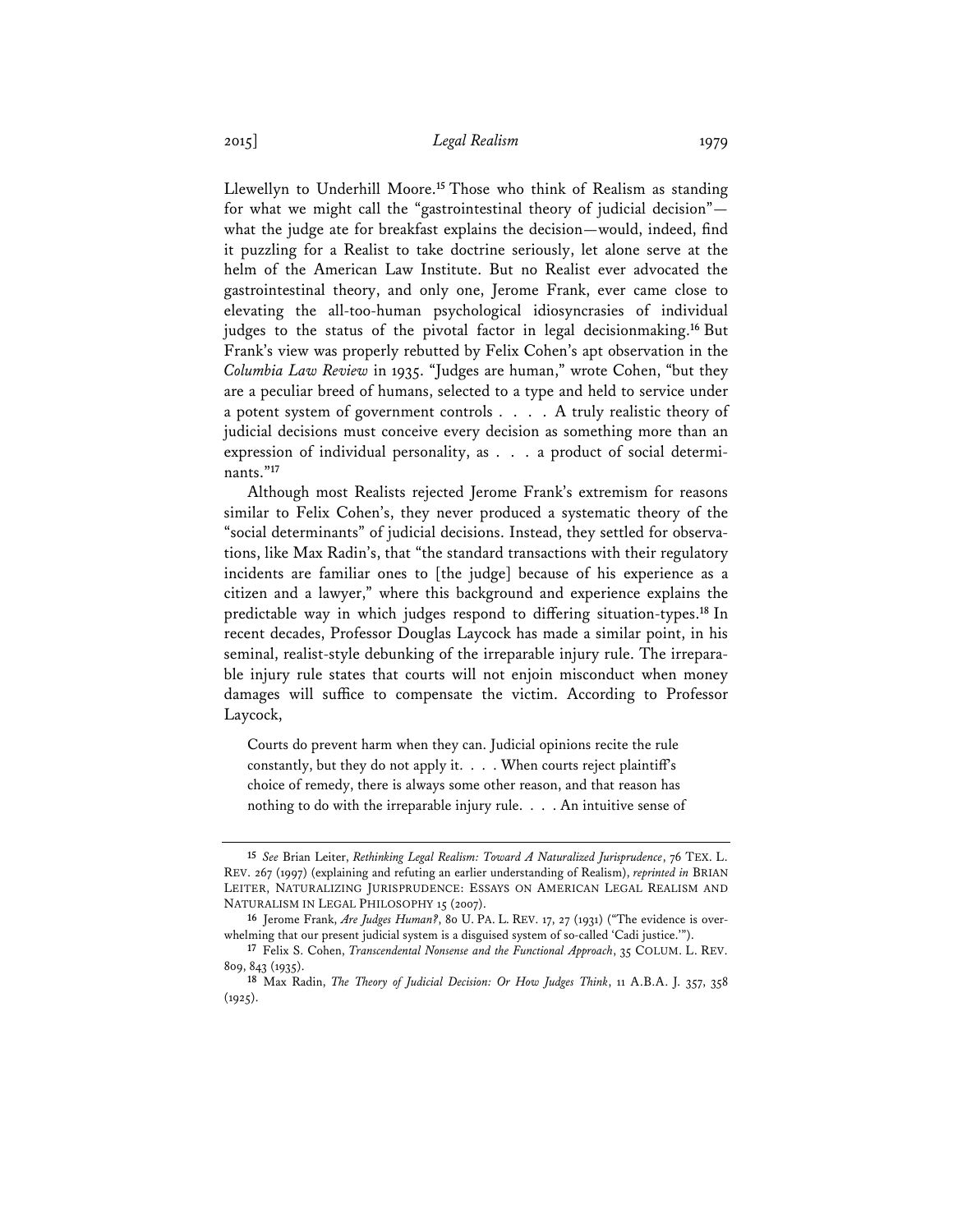justice has led judges to produce sensible results, but there has been no similar pressure to produce sensible explanations.**<sup>19</sup>**

The decisionmakers' "intuitive sense of justice," inspired by what Oliphant called "the stimulus of the facts in the concrete case before them" was central to the Realists' theory of how judges decide cases. As Judge Joseph Hutcheson put it in his famous 1929 article *The Judgment Intuitive: The Function of the 'Hunch' in Judicial Decision*, "the vital, motivating impulse for the decision is an intuitive sense of what is right or wrong for that cause."**<sup>20</sup>** Thus, Karl Llewellyn advised young lawyers in training that, while they must provide the court "a technical ladder" justifying the result, what the lawyer must really do is "on the facts . . . persuade the court your case is sound."**<sup>21</sup>**

One reason many scholars misunderstand the relationship between Legal Realism and doctrine relates to the more recent reinvention of Legal Realism by the Critical Legal Studies ("CLS") writers in the 1980s, who also obscured the profound influence of Realism on American law, including through the work of the American Law Institute.**<sup>22</sup>** For example, the CLS version of Realism made much out of an argument against the "publicprivate" distinction, based on the reasoning of Columbia economist Robert Hale and philosopher Morris Cohen, figures who were in reality on the margins of the Realist movement.**<sup>23</sup>** The argument runs basically as follows: since governmental decisions create and structure the so-called private sphere (namely, by creating and enforcing a regime of property and contractual rights), there should be no presumption of "non-intervention" in this "private" realm (namely, the marketplace) because it is essentially a

**<sup>23</sup>** It bears noting that Robert Hale was not a lawyer, but an economist, who had relatively little involvement with the major Realists. And Cohen was, in fact, generally a critic of Realism. Nonetheless, this flawed argument became central to the CLS version of Legal Realism.

**<sup>19</sup>** DOUGLAS LAYCOCK, THE DEATH OF THE IRREPARABLE INJURY RULE AT vii, ix (1991).

**<sup>20</sup>** Joseph C. Hutcheson, Jr., *The Judgment Intuitive: The Function of the "Hunch" in Judicial Decision*, 14 CORNELL L.Q. 274, 285 (1929).

**<sup>21</sup>** KARL N. LLEWELLYN, THE BRAMBLE BUSH 71 (11th prtg. 2008).

**<sup>22</sup>** Brian Tamanaha's recent misrepresentations of Realism have not helped either. See his BEYOND THE REALIST/FORMALIST DIVIDE: THE ROLE OF POLITICS IN JUDGING (2009) and the documentation of the misrepresentations of both Realism, and of some of his primary sources in Leiter, *Legal Formalism*, *supra* note 8. It should constitute scholarly malpractice to cite Tamanaha's careless book for any proposition other than that nineteenth-century jurists and scholars recognized that common-law judges make law (i.e., they were not all Natural Lawyers) and that judging was not a mechanical process ("Vulgar Formalism"). But neither of the preceding claims were at issue in the aforementioned realist dispute with formalism, and Tamanaha wrongly assimilates Realism to the CLS view that judging is political.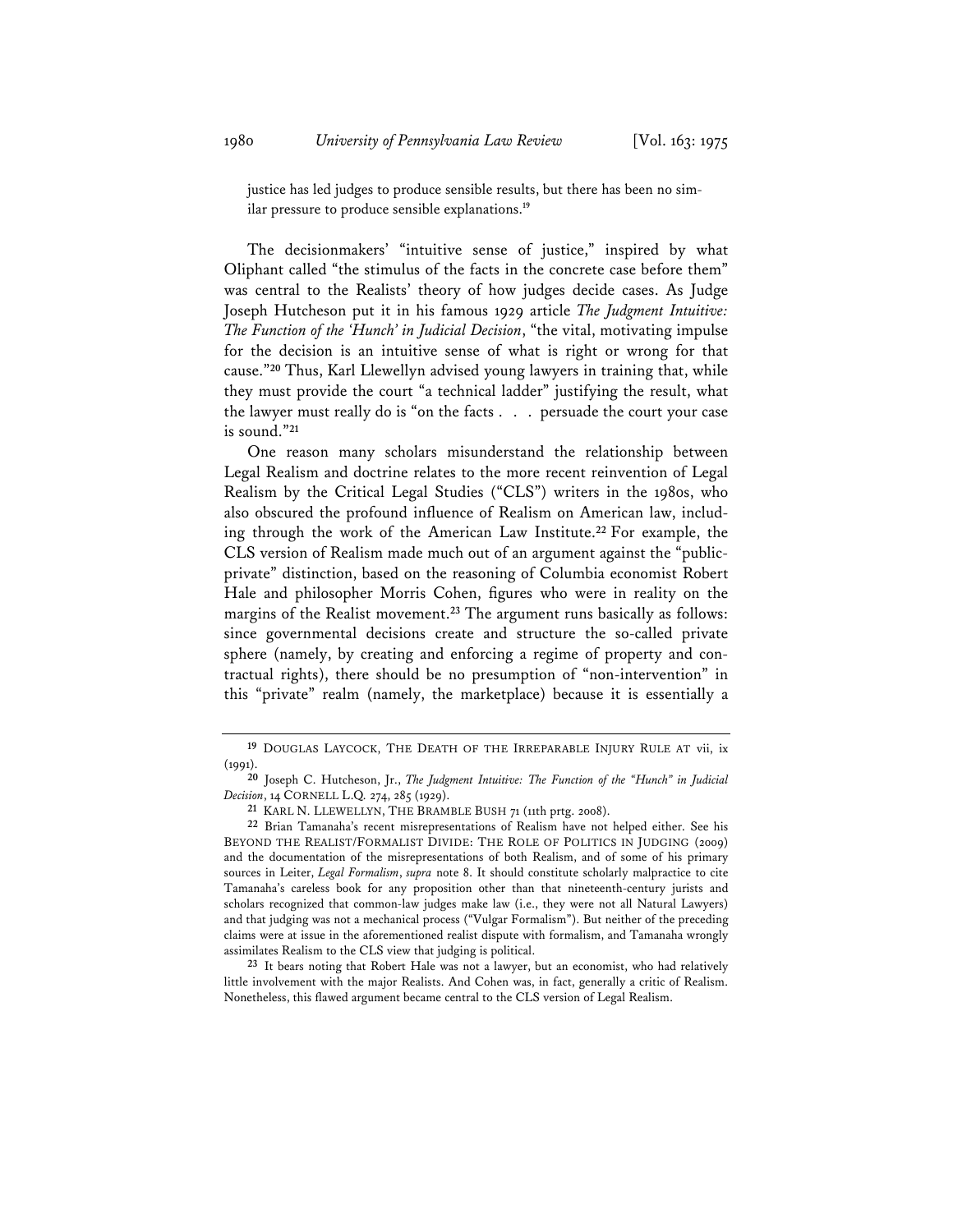public creature. There is, in short, no natural baseline beyond which government cannot pass without becoming "interventionist" and non-neutral, because the baseline itself is an artifact of government regulation. Despite the blatant non-sequitur involved (it does not follow that it is normatively permissible for government to regulate the "private" sphere from the mere fact that government created the "private" sphere through establishing a structure of rights), this argument has proved very popular with legal academics beyond CLS.**<sup>24</sup>** But it has almost nothing to do with Legal Realism, which, at its core, was concerned with providing lawyers practical help in understanding the reasoning behind appellate court decisions.

The CLS writers also proffered a more radical and implausible claim about the indeterminacy of legal reasoning than any put forward by the Legal Realists. Realists like Llewellyn had argued that the "law" was indeterminate largely by appealing to familiar methods of legal and judicial reasoning, and showing how these methods often conflicted, leading, for example, to a "strict" and a "loose" interpretation of a precedent, or to opposed ways of reading the same statutory provision.**<sup>25</sup>** CLS writers, by contrast, took a rather different and more theoretically ambitious tact. They located the source of "indeterminacy" in law in one of two sources: either in general features of language itself (drawing here—not always accurately on the semantic skepticism associated with Wittgenstein and Derrida**<sup>26</sup>**); or in the existence of "contradictory" moral and political principles that they claimed underlie the substantive law, understood at a suitable level of abstraction.**<sup>27</sup>** This foray into theoretically ambitious, but often philosophically unsound, critiques of legal reasoning explains why, as Professor Rock observes in his contribution to this Symposium, "CLS has not . . . had anywhere near the impact on the culture of legal education or legal thinking that" Realism has.**<sup>28</sup>**

**<sup>24</sup>** *See, e.g.*, J.M. Balkin, *Some Realism about Pluralism: Legal Realist Approaches to the First Amendment*, 1990 DUKE L.J. 375 (1990) (applying Hale's critique to First Amendment doctrine); Cass R. Sunstein, *Lochner's Legacy*, 87 COLUM. L. REV. 873, 917-19 (1987) (arguing for the relevance of Hale's critique).

**<sup>25</sup>** For citations and discussion, see Leiter, *supra* note 15.

**<sup>26</sup>** For a critical discussion of this aspect of CLS, see Jules L. Coleman & Brian Leiter, *Determinacy, Objectivity, and Authority*, 142 U. PA. L. REV. 549, 568-72 (1993) (criticizing the CLS arguments for legal indeterminacy).

**<sup>27</sup>** The most famous example of this strategy of CLS argument is Duncan Kennedy, *Form and Substance in Private Law Adjudication*, 89 HARV. L. REV. 1685 (1976).

**<sup>28</sup>** Edward B. Rock, *Corporate Law Doctrine and the Legacy of American Legal Realism*, 163 U. PA. L. REV. 2019, 2026 (2015)*.*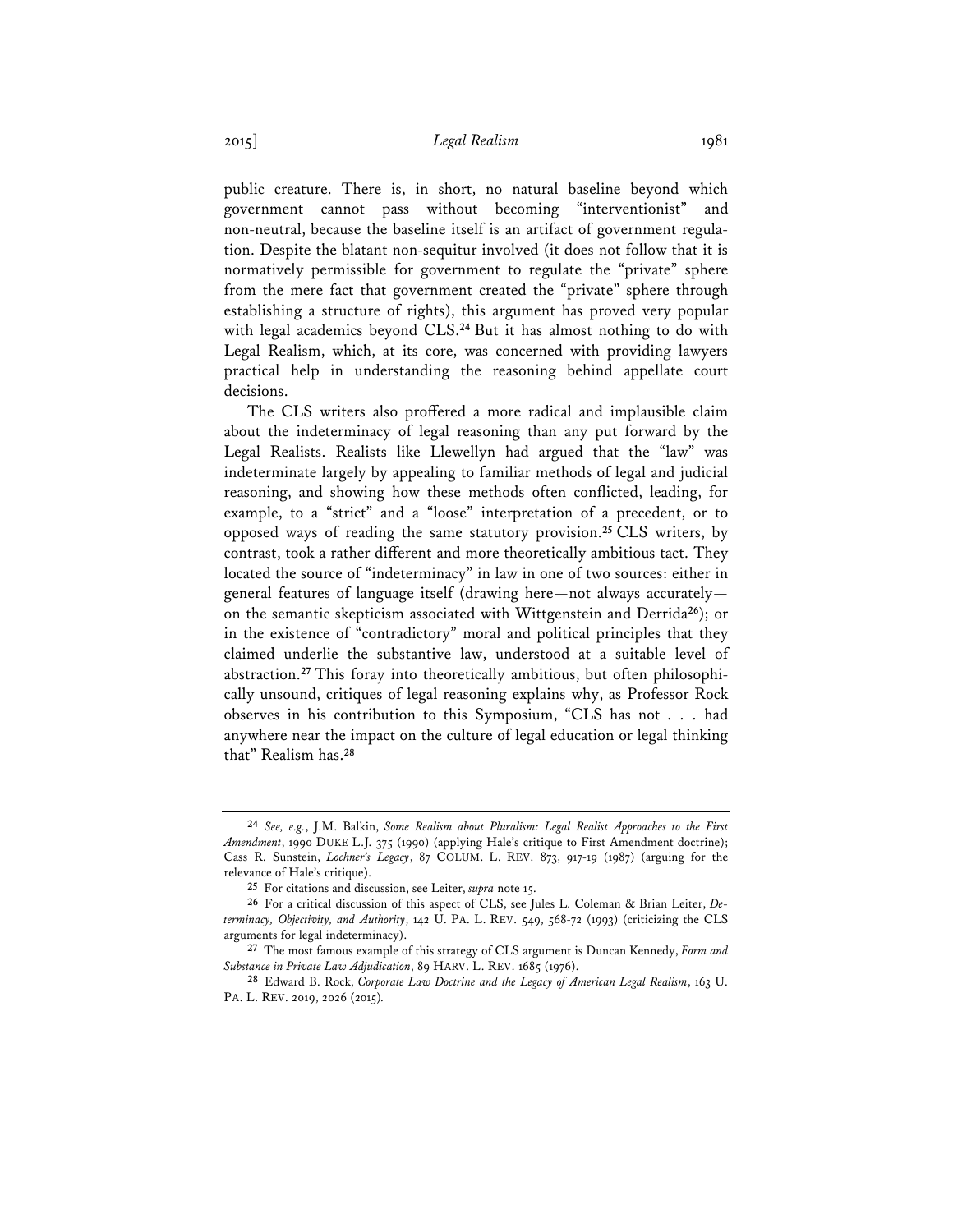Professor Rock's essay also calls attention to one of the most puzzling aspects of Legal Realism for an American common lawyer: the failure of Realism to get any traction in the most important commonwealth jurisdiction, England. Professor Rock, with his illuminating examples from corporate or "company" law, rightly characterizes this difference as more stylistic than substantive, since "in a field such as corporate law . . . market and institutional pressures demand practical solutions to practical problems" that turn out to be similar despite "different implicit jurisprudence in the two systems."**<sup>29</sup>** But why did Legal Realism, which seems so obvious and sensible to leading American lawyers, from Edward Levi**<sup>30</sup>** to Edward Rock, gain so little traction in England?

I begin with an illustrative anecdote. Peter Birks, the late Regius Professor of Civil Law at Oxford and a leading scholar of the law of restitution, was a visiting professor at the University of Texas when I taught there. Once, in the faculty lounge, while we were discussing Legal Realism, he told me that the central problem with Realism was that it was "immoral" not false, but *immoral*! Of course, Birks thought it false too, but by deeming it "immoral" he meant that it encouraged the pernicious idea that legal doctrines do not significantly constrain the decisions, at least those of the appellate courts. And I take it he worried that by suggesting as much, it might lead judges to make decisions based on "policy" rather than law. But as Professor Rock's discussion of the substantive convergence of American and English "corporate" law demonstrates, the policy considerations that are explicit on the American side are also at work, albeit implicitly, on the English side. So why the hostility to this realist insight?

I venture three hypotheses as to why the other great common law legal system should be so "skeptical" about realist skepticism about the traditional role of doctrine. First, the English system of higher education requires the young person to commit to a course of study at a very early age (late teens), while all American students take law as a post-graduate degree *after* completing a different course of study, which might be economics or history or psychology. One perhaps predictable result is that the English youngster who has given over so much of his or her life to the study of legal doctrine is more inclined to take it seriously, at "face value," than the person who has had some exposure to historical, economic, and psychological perspectives on human institutions.

Second, the English judiciary is still largely a civil service system, with advancement predicated on professional competence as assessed by peers.

**<sup>29</sup>** *Id.* **<sup>30</sup>** EDWARD H. LEVI, AN INTRODUCTION TO LEGAL REASONING (1949).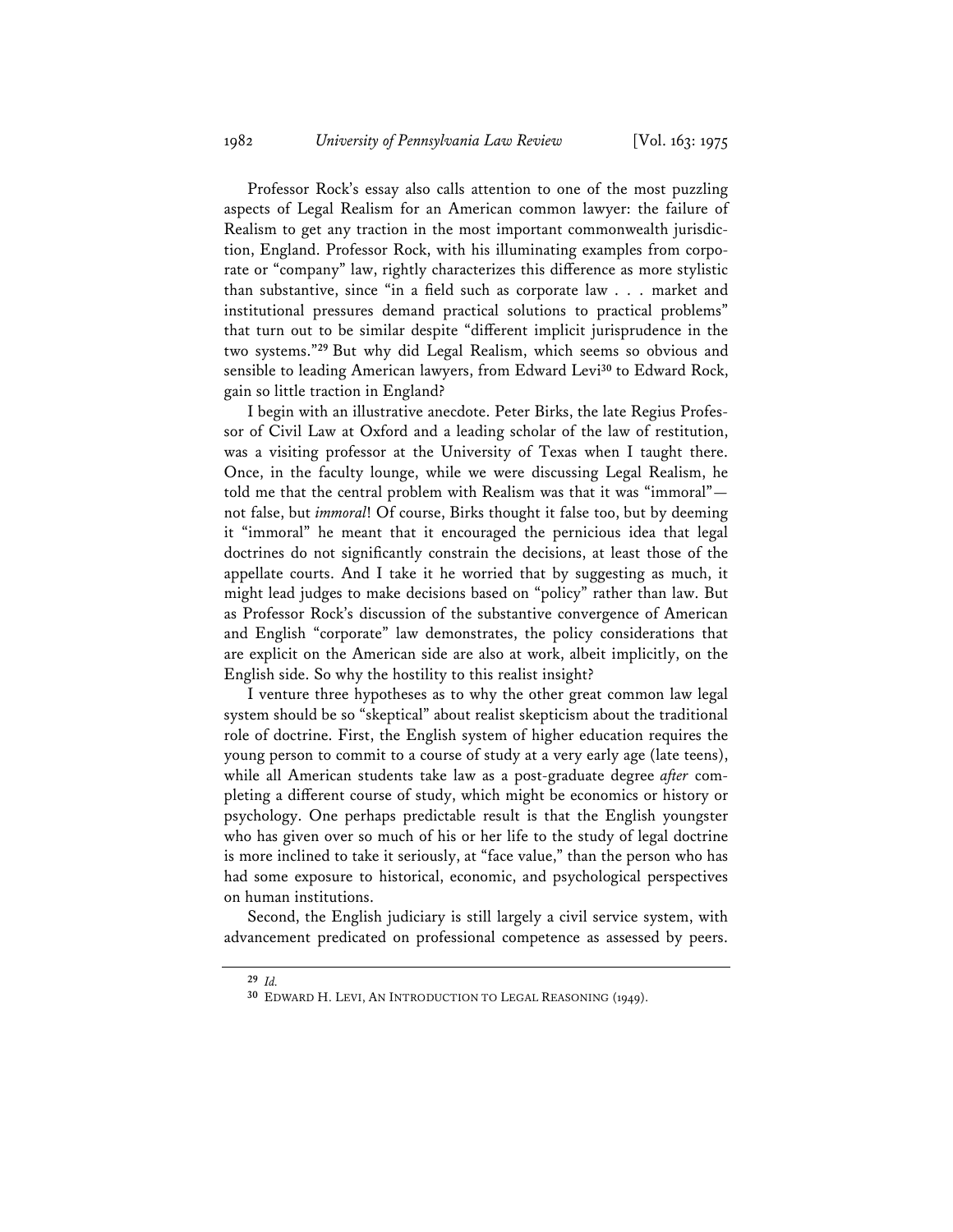This characteristic obviously has an important disciplining effect on the judiciary, restricting, one imagines, the freedom in argument and interpretation so characteristic of American judges, who are either elected or appointed for politically partisan reasons. So perhaps English judges *really are* more committed to doctrine than their American counterparts? Third, as Grant Gilmore argued long ago,**<sup>31</sup>** the existence of a federal system in America means that there are fifty-one jurisdictions in one country—the federal legal system and that of the fifty states—with the result that almost any legal argument can claim a pedigree in some court's decision. That too might make the realist diagnosis of the indeterminacy of legal doctrine and reasoning more apt in the American than the English context.

And, yet, as Professor Rock's examples show, the Americans and the English end up in roughly similar places when it comes to the corporate law issues he considers. That fact strongly suggests that English indignation at Realism is misplaced. It may be that arbiters of disputes, whether American or English, share enough common normative intuitions that they reach similar outcomes—that might be explained by the demands of capitalism in the modern era, the socialization of the decisionmakers, or both. The crucial fact, though, is that judges resolve disputes, and they do so by reference to normative standards that enjoy sufficient resonance in the communities in which they are binding. Whether those normative standards are official "legal doctrine" or only educated "situation-sense" does not matter: the legitimacy and viability of legal orders depend on quite a bit more than whether or not its outcomes are licensed by doctrine. It was the ambition of American Legal Realism, to be sure, to bring existing doctrine "down to earth," meaning down to the level of the normative expectations of those whose disputes came before the courts. One reason American legal education has veered so heavily away from "merely" doctrinal education to interdisciplinary education is precisely because the normative expectations for behavior to which courts are quite plainly sensitive are not those captured by the doctrinal categories of yesteryear. Economic efficiency norms are, unsurprisingly in capitalist democracies, the most important, but sensitivity to political and social norms has clearly played a crucial role in adjudication in other domains.**<sup>32</sup>** There may come a day in which Legal Realism is banal, and that is what the Realists would have expected: for we could get to a point where our legal doctrine tracks judicial intuitions about

**<sup>31</sup>** Grant Gilmore, *Legal Realism: Its Cause and Cure*, 70 YALE L.J. 1037, 1039-40, 1042, 1046 (1961).

**<sup>32</sup>** *See, e.g.*, LUCAS A. POWE, JR., THE WARREN COURT AND AMERICAN POLITICS (2000).